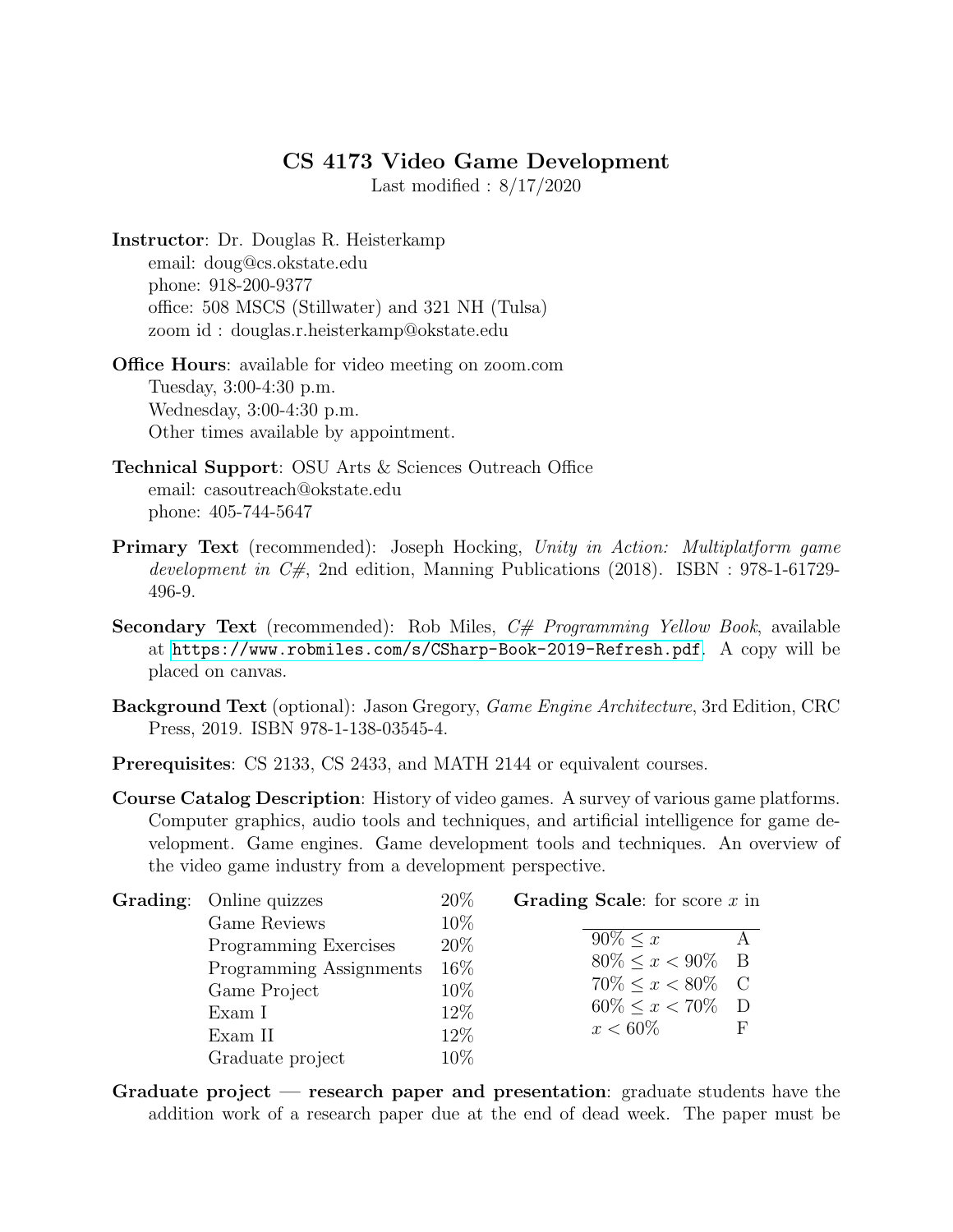related to an academic paper presented at the game developers conference(GDC) within the last three years. The research paper will be worth 10% before renormalizing back to a total of 100%.

| Dates: Exam I             | $\therefore$ October 1  |
|---------------------------|-------------------------|
| Exam II                   | $\therefore$ November 5 |
| Game Project : December 4 |                         |

- Examinations: Exams I and II will be programming based exams. You can use Unity documentation and the rest of the internet as a static resource. That is, you can use existing resources to help solve the questions, but you should not have dynamic content generated to help you solve a question (that is, don't ask for answers). You should submit solutions as you finish each question. Answers submitted within three hours of starting the exam have no penalty. Anwsers submitted after three hours and before 24 hours will have a  $10\%$  penalty. Answers submitted after 24 hours and before 48 hours will have a  $30\%$  penalty. Answers submitted after 48 hours and before 96 hours will have a  $50\%$  penalty. After 96 hours, anweers can not be submitted.
- Online Quizzes: quizzes will be posted on canvas. Typically will be due at 11:59 on Wednesdays. You may take each quiz three times, with the highest score used for grading. Quizzes will be available for three weeks after initial due date with no late penalty.
- Game Reviews: everyone will select two different games for review. A review will consist of three components: a presentation, a written design document, and a discussion.
- Assigned work: There will be individual and group base assignments. Programs will be required to use the Unity framework. Solutions may be submitted via drop box on canvas or using git (information on git will be given in class). Multifile solutions submitted to drop box must be archived using zip or tar. All files needed to build and run the program must be submitted (typically, exported into a Unity package). Assignments will be due at 11:59 p.m. on Fridays. If assignments are turned in late, they lose a percentage of their graded point values according to the following schedule:

| Programming Exercises and Assignments |        |
|---------------------------------------|--------|
| On time                               | $0\%$  |
| One week                              | $10\%$ |
| Two week                              | 20%    |
| More than two week                    | $30\%$ |

All programming assignments and exercises must be submitted by December 4th, the Friday of deadweek.

- CS user name and passwords: If you have not used the departmental server, csx.cs.okstate.edu, in your previous courses, see users names and passwords section of [https://computersci](https://computerscience.okstate.edu/loggingon)ence. [okstate.edu/loggingon](https://computerscience.okstate.edu/loggingon) to create your initial password. This user name and password will be used with the git server running on cs.okstate.edu.
- Game Project: a semester long project in which you can explore advance techniques and gameplay. The final project is due on December 4. An initial design document and an intermediate design and prototype will be due during the semester.